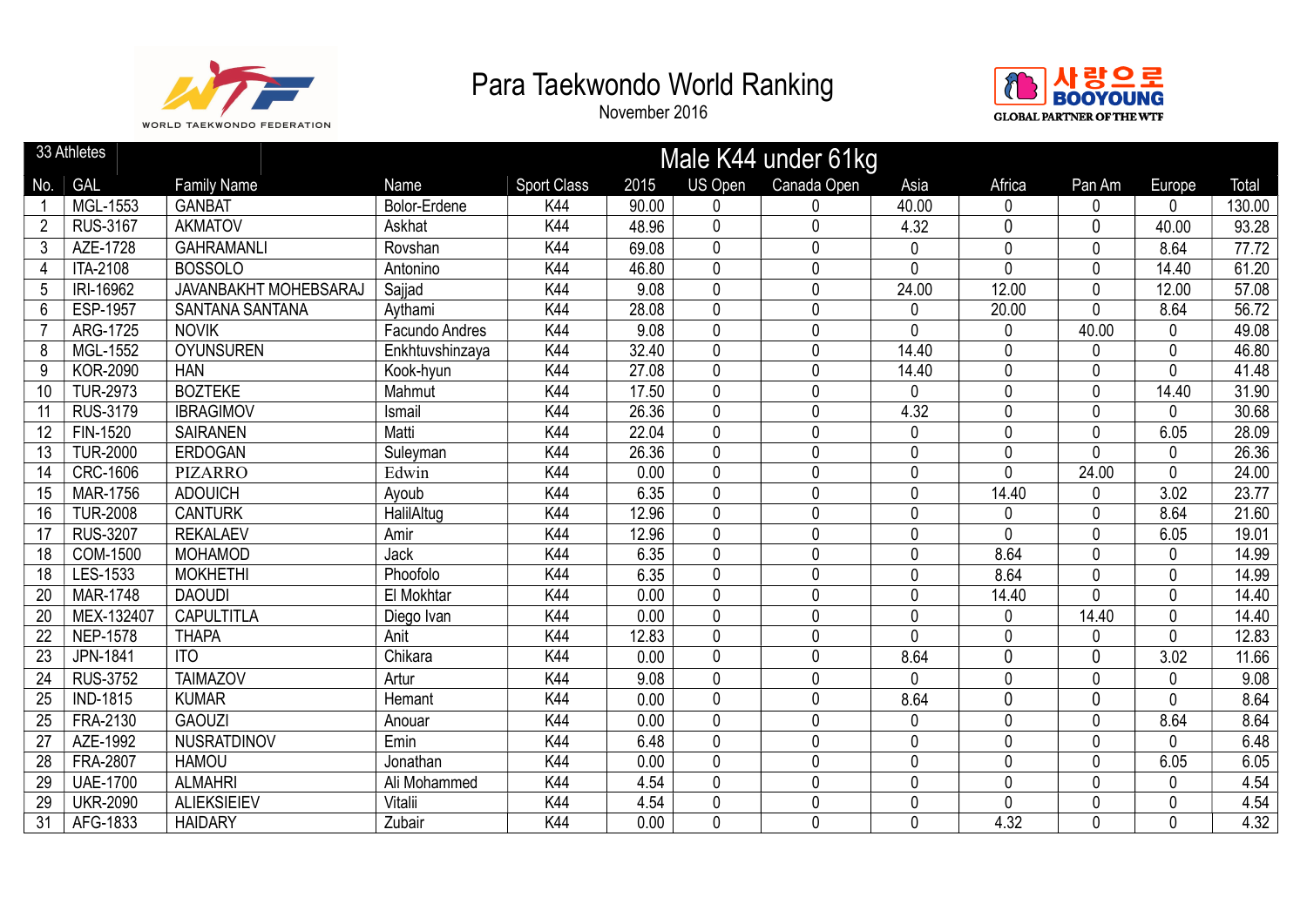



| $\sim$       | $-160^{-}$<br>$-$<br>–∪         | $\cdots$<br>. _<br><b>VARI</b><br>vu | Aleiandro | 111<br>- N4J | .uu                           |  |  |  | $\sim$ $\sim$<br>UL |
|--------------|---------------------------------|--------------------------------------|-----------|--------------|-------------------------------|--|--|--|---------------------|
| $\sim$<br>ഄഄ | 1860<br>$\mathbf{u}$<br>. INO 1 | SERIKOV                              | Maxat     | K44          | -<br>$\overline{\phantom{a}}$ |  |  |  | $\sim$<br>.         |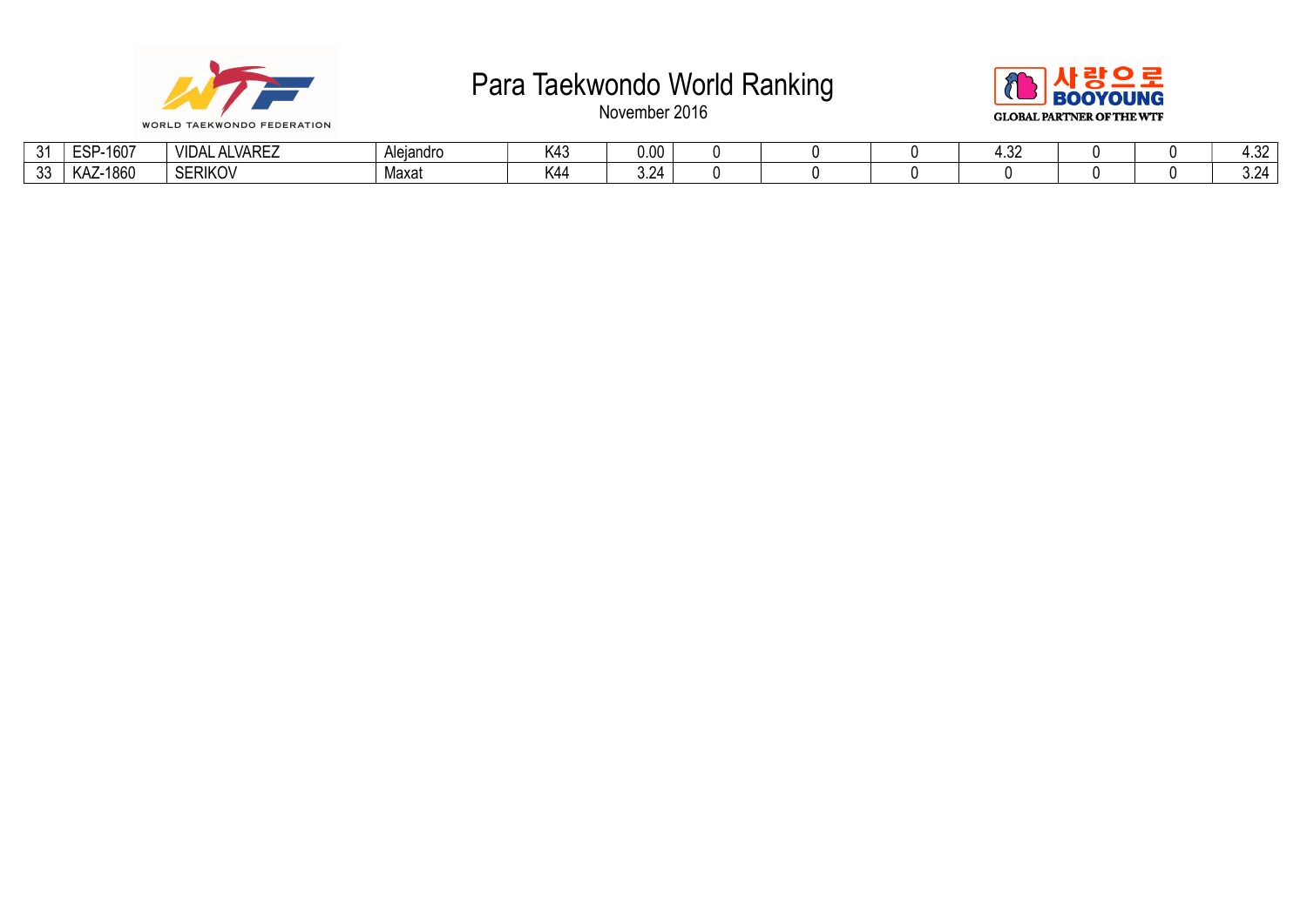



|                 | 39 athletes     |                         |                |                    |        | Male K44 under 75 kg |              |              |              |        |              |        |
|-----------------|-----------------|-------------------------|----------------|--------------------|--------|----------------------|--------------|--------------|--------------|--------|--------------|--------|
| No.             | GAL             | <b>Family Name</b>      | Name           | <b>Sport Class</b> | 2015   | <b>US Open</b>       | Canada Open  | Asia         | Africa       | Pan Am | Europe       | Total  |
|                 | IRI-1576        | POURRAHNAMAAHMAD        | Mahdi          | K44                | 120.00 | 0                    | O            | 40.00        | $\Omega$     | 0      | 12.00        | 172.00 |
| $\overline{2}$  | <b>RUS-1878</b> | <b>NAZARENKO</b>        | Vitalii        | K44                | 44.14  | 0                    | 0            | 12.00        | 0            | 0      | 8.64         | 64.78  |
| 3 <sup>1</sup>  | GER-3436        | <b>CELIK</b>            | Hasim          | K44                | 53.76  | 0                    | 0            | $\mathbf 0$  | 0            | 0      | 6.05         | 59.81  |
| $\overline{4}$  | <b>TUR-2001</b> | <b>CELIK</b>            | Fatih          | K44                | 46.80  | 0                    | $\mathbf 0$  | $\mathbf 0$  | $\mathbf{0}$ | 0      | 8.64         | 55.44  |
| 5               | AZE-1730        | <b>ABUZARLI</b>         | Abulfaz        | K44                | 28.08  | 0                    | 0            | $\mathbf 0$  | 0            | 0      | 14.40        | 42.48  |
| 6               | <b>MAR-1738</b> | AATIF                   | Mohammed       | K44                | 12.96  | $\mathbf 0$          | $\mathbf{0}$ | $\mathbf 0$  | 24.00        | 0      | 4.32         | 41.28  |
| $\overline{7}$  | <b>USA-5488</b> | <b>SABATES</b>          | Felix          | K44                | 0.00   | 10.00                | 3.60         | $\mathbf 0$  | 0            | 24.00  | 3.02         | 40.62  |
| 8               | CRC-1718        | <b>MOLINA</b>           | Andres         | K44                | 0.00   | 0                    | 0            | $\mathbf 0$  | $\mathbf{0}$ | 40.00  | 0            | 40.00  |
| 8               | <b>RUS-1592</b> | <b>ISALDIBIROV</b>      | Magomedzagir   | K44                | 0.00   | 0                    | $\mathbf 0$  | $\mathbf 0$  | 0            | 0      | 40.00        | 40.00  |
| 10 <sup>°</sup> | <b>RUS-1634</b> | <b>CHEPURENKOV</b>      | <b>Boris</b>   | K44                | 22.04  | 0                    | $\mathbf 0$  | 7.20         | 0            | 0      | 6.05         | 35.29  |
| 11              | <b>RUS-1879</b> | <b>KUPEEV</b>           | Georgii        | K44                | 34.56  | 0                    | $\mathbf 0$  | $\mathbf 0$  | $\mathbf{0}$ | 0      | $\mathbf{0}$ | 34.56  |
| $\overline{12}$ | ESP-1609        | AMADO GARAGARZA         | Gabriel        | K44                | 15.56  | 0                    | 0            | $\mathbf 0$  | 7.20         | 0      | 6.05         | 28.81  |
| 13              | <b>UAE-1700</b> | <b>ALMAHRI</b>          | Ali Mohammed   | K44                | 27.08  | 0                    | 0            | $\mathbf 0$  | 0            | 0      | 0            | 27.08  |
| $\overline{13}$ | <b>TUR-1994</b> | <b>TOKDOGAN</b>         | Yasin          | K44                | 27.08  | 0                    | 0            | $\mathbf 0$  | 0            | 0      | $\mathbf 0$  | 27.08  |
| 15              | <b>RUS-3192</b> | <b>AMAROV</b>           | Makhdi         | K44                | 23.98  | 0                    | 0            | $\mathbf 0$  | $\Omega$     | 0      | $\mathbf 0$  | 23.98  |
| 16              | <b>MAR-1745</b> | <b>ZOUINE</b>           | Azeddine       | K44                | 9.08   | 0                    | $\mathbf 0$  | $\mathbf{0}$ | 14.40        | 0      | $\mathbf{0}$ | 23.48  |
| 17              | <b>RUS-4255</b> | <b>FEOFANOV</b>         | Vladimir       | K44                | 0.00   | 0                    | 0            | 7.20         | N            | 0      | 14.40        | 21.60  |
| 18              | IRI-12547       | AZIZIAGHDAM             | Asghar         | K44                | 0.00   | 0                    | 0            | $\mathbf 0$  | 20.00        | 0      | $\mathbf 0$  | 20.00  |
| 19              | FRA-2130        | <b>GAOUZI</b>           | Anouar         | K44                | 6.35   | 0                    | 6.00         | $\mathbf 0$  | 0            | 7.20   | $\mathbf 0$  | 19.55  |
| 20              | <b>KAZ-1860</b> | <b>SERIKOV</b>          | Maxat          | K44                | 15.56  | 0                    | 0            | $\mathbf 0$  | $\Omega$     | 0      | $\mathbf 0$  | 15.56  |
| $\overline{21}$ | MEX-132398      | <b>BUITIAN SANTIAGO</b> | Angel de Jesus | K44                | 0.00   | 0                    | 0            | $\mathbf 0$  | 0            | 14.40  | $\mathbf 0$  | 14.40  |
| $\overline{22}$ | <b>NEP-1579</b> | <b>KUNWAR</b>           | Chinta Bahadur | K44                | 12.83  | 0                    | 0            | $\mathbf 0$  | 0            | 0      | $\mathbf 0$  | 12.83  |
| 23              | <b>NEP-1554</b> | <b>SHAKYA</b>           | Arun           | K44                | 10.80  | 0                    | 0            | $\mathbf 0$  | 0            | 0      | $\mathbf 0$  | 10.80  |
| 23              | IRI-1577        | <b>JAFARZADEH</b>       | Mahmoud        | K42                | 10.80  | 0                    | $\mathbf{0}$ | $\mathbf 0$  | 0            | 0      | $\mathbf 0$  | 10.80  |
| 25              | <b>USA-1505</b> | <b>ESPINOSA</b>         | Daniel         | K42                | 0.00   | 0                    | 10.00        | $\mathbf 0$  | 0            | 0      | $\mathbf{0}$ | 10.00  |
| $\overline{26}$ | KAZ-1809        | ZHUMAY                  | Bekzhan        | K44                | 9.08   | 0                    | 0            | $\mathbf 0$  | 0            | 0      | $\mathbf 0$  | 9.08   |
| 26              | <b>NIG-1538</b> | OUMAROU GOUZAE          | Ismael         | K44                | 9.08   | 0                    | 0            | $\mathbf 0$  | 0            | 0      | $\mathbf 0$  | 9.08   |
| $\overline{28}$ | <b>RUS-3218</b> | <b>IAKHIAEV</b>         | <b>Bilal</b>   | K44                | 4.54   | $\mathbf 0$          | $\mathbf 0$  | 4.32         | $\mathbf{0}$ | 0      | $\mathbf 0$  | 8.86   |
| 29              | <b>IND-1830</b> |                         | Vishal         | K44                | 0.00   | 0                    | $\mathbf 0$  | 8.64         | 0            | 0      | $\mathbf{0}$ | 8.64   |
| 29              | <b>IND-1835</b> | <b>TIRKEY</b>           | Naresh Kumar   | K44                | 0.00   | 0                    | 0            | 8.64         | 0            | 0      | $\mathbf 0$  | 8.64   |
| 29              | <b>KOR-4250</b> | CHOI                    | Jae-Sik        | K44                | 0.00   | 0                    | 0            | 8.64         | 0            | 0      | $\mathbf 0$  | 8.64   |
|                 |                 |                         |                |                    |        |                      |              |              |              |        |              |        |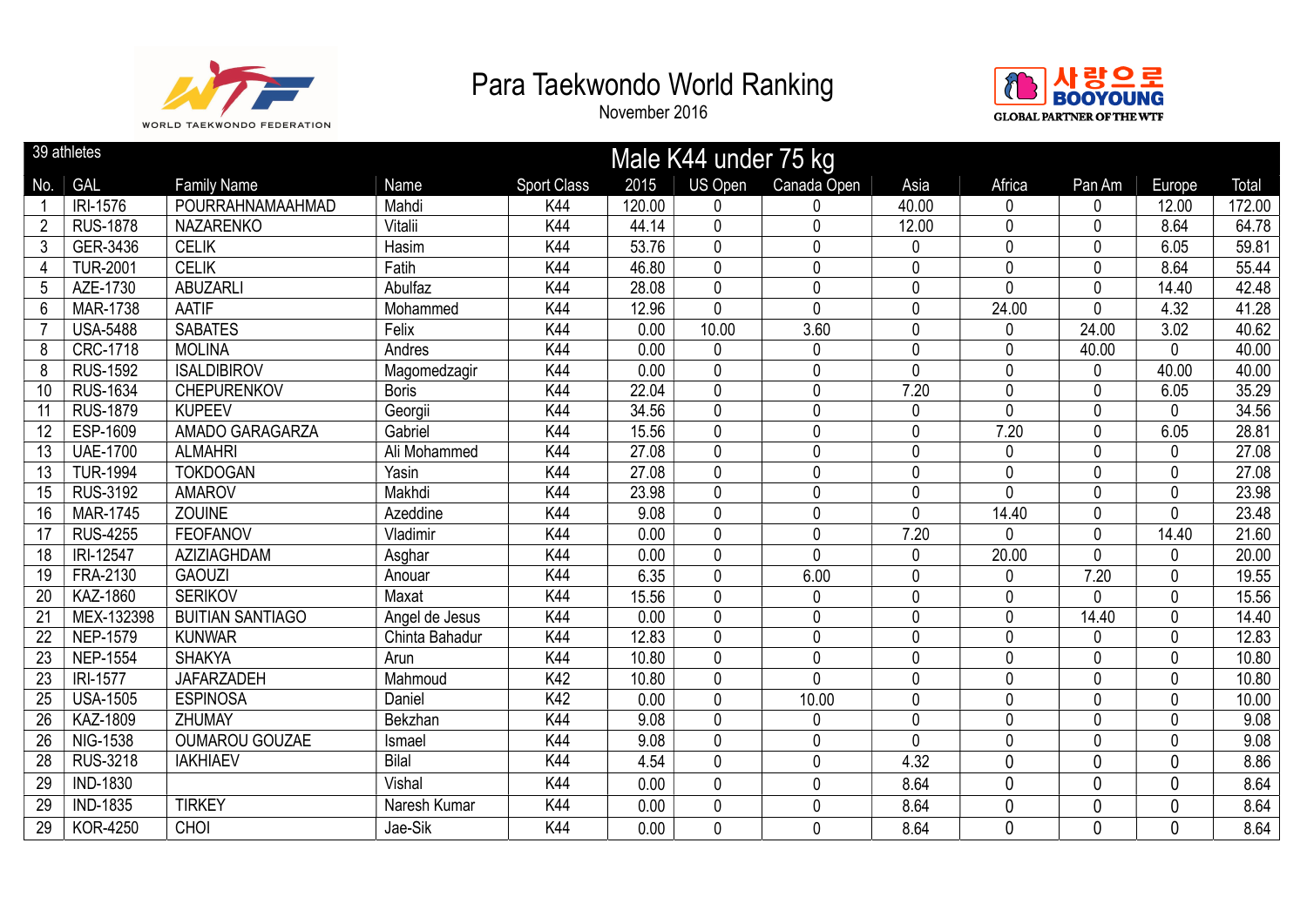



| 29 | EGY-2693        | <b>EMARA</b>           | Mohamed      | K44 | 0.00 |  |      | 8.64 |      |      | 8.64 |
|----|-----------------|------------------------|--------------|-----|------|--|------|------|------|------|------|
| 29 | PER-1844        | <b>RENTERIA CERNA</b>  | Shiroy       | K44 | 0.00 |  |      |      | 8.64 |      | 8.64 |
| 29 | GRE-2445        | <b>PANAGIOTOPOULOS</b> | Vasileios    | K44 | 0.00 |  |      |      |      | 8.64 | 8.64 |
| 35 | NEP-1552        | <b>ADHIKARI</b>        | Hiramani     | K44 | 6.48 |  |      |      |      |      | 6.48 |
| 35 | <b>UKR-2174</b> | <b>VEDMEDENKO</b>      | Roman        | K44 | 6.48 |  |      |      |      |      | 6.48 |
| 37 | PHI-1775        | <b>GANAPIN</b>         | Allain Keanu | K44 | 0.00 |  | 6.05 |      |      |      | 6.05 |
| 37 | <b>SRB-2851</b> | <b>MILJKOVIC</b>       | Nemanja      | K44 | 0.00 |  |      |      |      | 6.05 | 6.05 |
| 37 | POL-2044        | <b>MAKULEC</b>         | Juliusz      | K44 | 0.00 |  |      |      |      | 6.05 | 6.05 |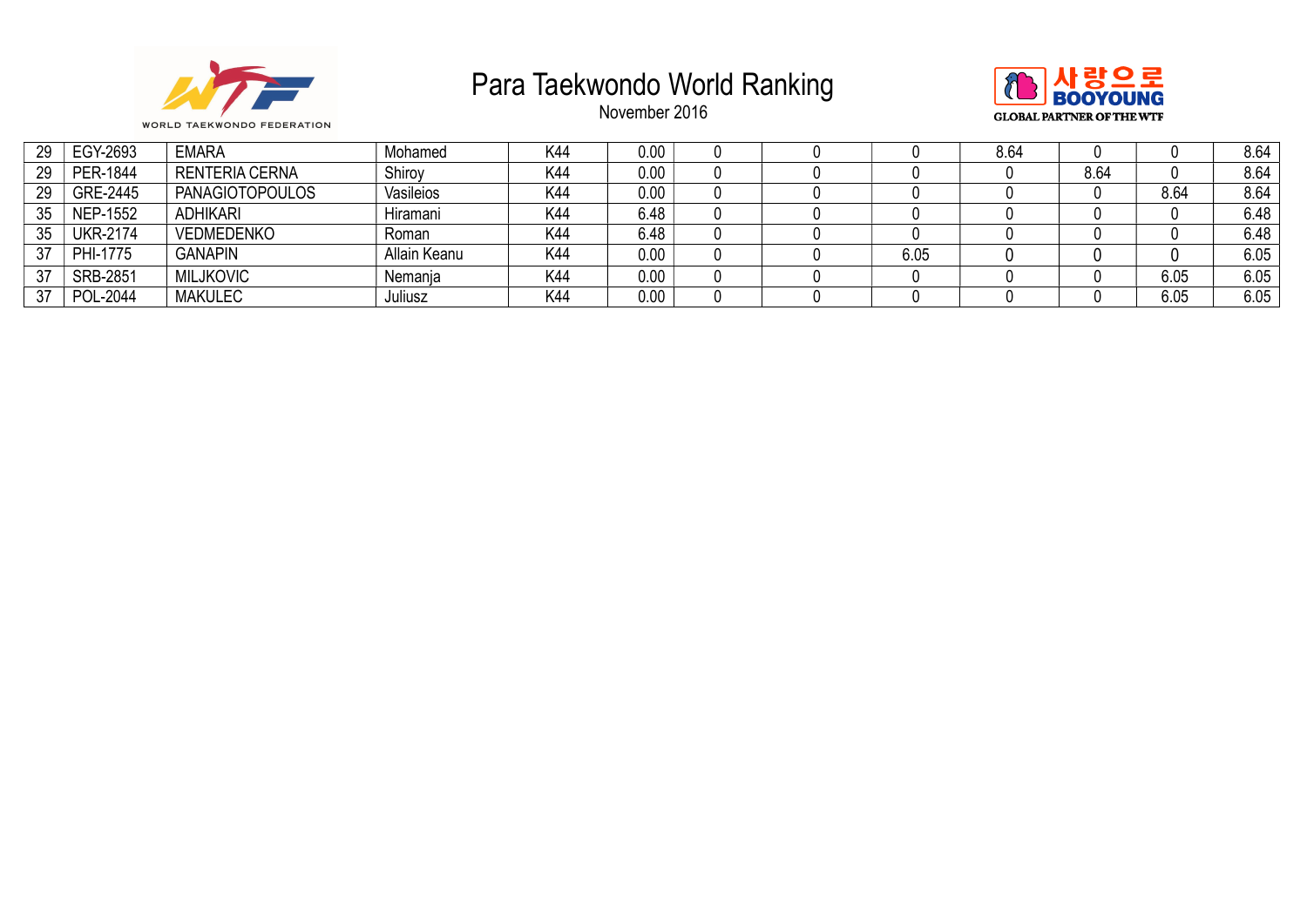



|                 | 34 athletes     |                        |            |                    |       | Male K44 over75 kg |                |              |                |             |              |        |
|-----------------|-----------------|------------------------|------------|--------------------|-------|--------------------|----------------|--------------|----------------|-------------|--------------|--------|
| No.             | <b>GAL</b>      | <b>Family Name</b>     | Name       | <b>Sport Class</b> | 2015  | <b>US Open</b>     | Canada Open    | Asia         | Africa         | Pan Am      | Europe       | Total  |
|                 | CRO-2030        | <b>MIKULIC</b>         | Ivan       | K44                | 84.48 | $\Omega$           | 0              | $\mathbf{0}$ | 0              | 0           | 40.00        | 124.48 |
| $\overline{2}$  | IRI-12547       | AZIZIAGHDAM            | Asghar     | K44                | 81.60 | 0                  | 0              | 14.40        | 0              | 0           | 0            | 96.00  |
| $\mathfrak{Z}$  | <b>RUS-1598</b> | <b>ATAEV</b>           | Zainutdin  | <b>K44</b>         | 46.80 | $\overline{0}$     | $\overline{0}$ | 20.00        | $\overline{0}$ | 0           | 24.00        | 90.80  |
| 4               | <b>USA-2677</b> | <b>STACEY</b>          | Corbin     | K44                | 34.86 | 6.00               | 6.00           | 7.20         | 0              | 24.00       | 3.02         | 81.08  |
| $5\phantom{.0}$ | <b>USA-5686</b> | <b>MEDELL</b>          | Evan       | K44                | 21.96 | 10.00              | 10.00          | 0            | 0              | 14.40       | 7.20         | 63.56  |
| 6               | <b>UZB-1689</b> | OBIDJONOV              | Sarvarion  | K44                | 22.04 | 0                  | 0              | 8.64         | 7.20           | 0           | 4.32         | 42.20  |
|                 | AZE-1736        | <b>ADISHIRINOV</b>     | Vugar      | K44                | 32.40 | $\mathbf 0$        | 0              |              | 0              | $\mathbf 0$ | 8.64         | 41.04  |
| 8               | <b>RUS-2325</b> | <b>LAVROV</b>          | Alexander  | K44                | 30.24 | 0                  | 0              | 4.32         | 0              | 0           | 6.05         | 40.61  |
| 9               | MEX-7333        | PEDROZA                | Francisco  | K44                | 0.00  | 0                  | 0              |              | 0              | 40.00       | $\mathbf{0}$ | 40.00  |
| 10              | IRI-12161       | <b>ABDI SARTANG</b>    | Mohsen     | K44                | 0.00  | $\mathbf 0$        | 0              | 24.00        | 12.00          | 0           | $\mathbf{0}$ | 36.00  |
| 11              | <b>AUS-1583</b> | <b>CURRIE</b>          | Steven     | K42                | 30.00 | $\mathbf 0$        | 0              | 0            | 0              | $\mathbf 0$ | $\mathbf 0$  | 30.00  |
| 11              | <b>RUS-1597</b> | <b>MAGOMEDOV</b>       | Magomed    | K44                | 30.00 | 0                  | 0              | 0            | 0              | $\mathbf 0$ | $\mathbf 0$  | 30.00  |
| 13              | <b>RUS-3683</b> | <b>DZHUPANOV</b>       | Murat      | K44                | 23.98 | 0                  | 0              | 0            | $\mathbf{0}$   | $\mathbf 0$ | $\mathbf 0$  | 23.98  |
| 14              | FRA-2083        | <b>BAGARRE</b>         | Cédric     | K44                | 15.56 | $\mathbf 0$        | 0              | 0            | $\Omega$       | 0           | 6.05         | 21.61  |
| 15              | GER-3436        | <b>CELIK</b>           | Hasim      | K44                | 0.00  | 0                  | 0              | 0            | 20.00          | 0           | $\mathbf 0$  | 20.00  |
| 16              | POL-1746        | <b>PAWLAK</b>          | Michal     | K44                | 18.00 | 0                  | 0              | 0            | 0              | $\mathbf 0$ | $\mathbf{0}$ | 18.00  |
| 17              | MGL-1518        | <b>GANKHUU</b>         | Ankhbayar  | <b>K44</b>         | 17.28 | 0                  | 0              | 0            | 0              | 0           | $\mathbf 0$  | 17.28  |
| 18              | <b>TUR-1624</b> | <b>KAYAN</b>           | Bayram     | K44                | 13.61 | $\Omega$           | 0              | 0            | 0              | 0           | $\mathbf{0}$ | 13.61  |
| 19              | <b>TUR-1994</b> | <b>TOKDOGAN</b>        | Yasin      | K44                | 6.48  | 0                  | 0              | 0            | 0              | 0           | 6.05         | 12.53  |
| 19              | <b>UKR-2169</b> | <b>MATISUK</b>         | Vitalii    | K44                | 6.48  | $\mathbf 0$        | 0              | 0            | 0              | 0           | 6.05         | 12.53  |
| 21              | <b>KOR-3091</b> | LEE                    | Myeong-Ho  | K44                | 10.80 | $\mathbf 0$        | 0              | 0            | 0              | 0           | $\mathbf 0$  | 10.80  |
| 22              | GRE-2445        | <b>PANAGIOTOPOULOS</b> | Vasileios  | K44                | 9.08  | 0                  | 0              | 0            | 0              | $\mathbf 0$ | $\mathbf{0}$ | 9.08   |
| 22              | <b>TUR-3009</b> | <b>OZDEMIR</b>         | Recep      | K44                | 9.08  | 0                  | 0              | 0            | 0              | 0           | $\mathbf 0$  | 9.08   |
| 24              | <b>KAZ-1860</b> | <b>SERIKOV</b>         | Maxat      | K44                | 0.00  | 0                  | 0              | 8.64         | 0              | $\mathbf 0$ | $\mathbf 0$  | 8.64   |
| 24              | <b>IND-1824</b> | <b>SINGH</b>           | Raj Bal    | K44                | 0.00  | 0                  | 0              | 8.64         | 0              | $\mathbf 0$ | $\mathbf 0$  | 8.64   |
| 24              | CRO-3998        | <b>MILANOVIC</b>       | Pere       | K44                | 0.00  | 0                  | 0              | 0            | $\Omega$       | $\mathbf 0$ | 8.64         | 8.64   |
| $\overline{24}$ | <b>FRA-2808</b> | <b>AGOURAM</b>         | Amer       | K44                | 0.00  | $\mathbf 0$        | 0              | 0            | 0              | 0           | 8.64         | 8.64   |
| 28              | IRI-15531       | <b>NARIMANI</b>        | Ahmad      | K42                | 0.00  | 0                  | 0              | 0            | 7.20           | 0           | $\mathbf{0}$ | 7.20   |
| 29              | MGL-1563        | <b>ALYEKSANDR</b>      | Nyamganid  | K44                | 6.48  | 0                  | 0              | 0            | 0              | 0           | $\mathbf 0$  | 6.48   |
| 29              | MDA-1615        | <b>STRATENCO</b>       | Grigore    | K44                | 6.48  | $\mathbf 0$        | 0              | 0            | 0              | 0           | $\mathbf 0$  | 6.48   |
| 31              | <b>KOR-4253</b> | <b>KIM</b>             | Myung-hwan | K44                | 0.00  | $\mathbf 0$        | 0              | 6.05         | 0              | $\mathbf 0$ | $\mathbf 0$  | 6.05   |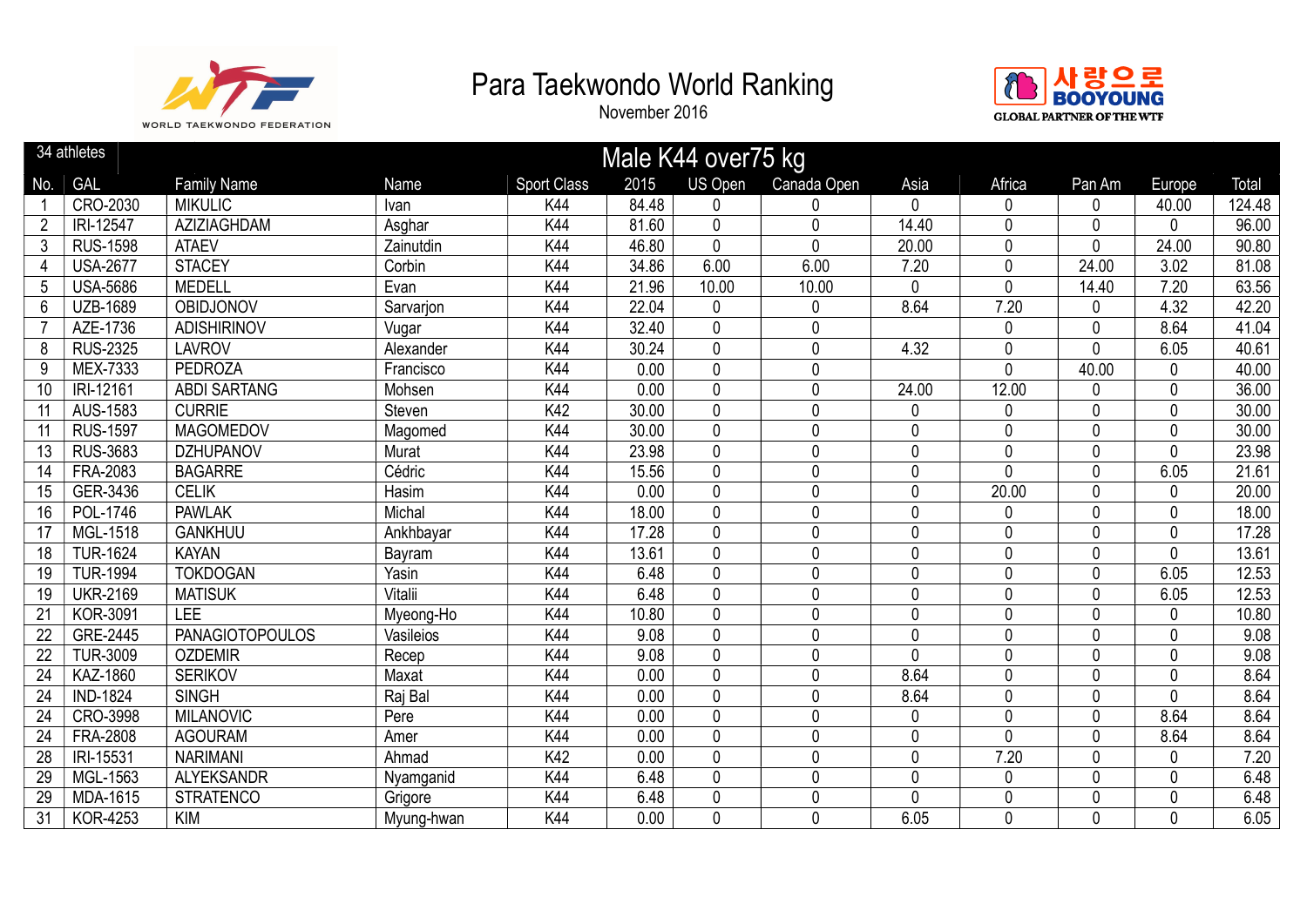



| $\sim$<br>. پ | $-3220$<br><b>RUS</b>       | RAMAZANOV       | Niskhab | K44 | 0.OC     |  |  | $\sim$ $\sim$ $\sim$<br>ხ.∪5 | 6.05 |
|---------------|-----------------------------|-----------------|---------|-----|----------|--|--|------------------------------|------|
| $\sim$<br>ັບ  | <b>I-1636</b><br><b>HUN</b> | <b>KISS</b>     | Zoltan  | K44 | $0.00\,$ |  |  | $\sim$ $\sim$ $\sim$<br>ხ.∪5 | 6.05 |
| 34            | KAZ-2949                    | <b>DOMBAYEV</b> | Nurlar  | K43 | 0.00     |  |  | 3.02                         | 3.02 |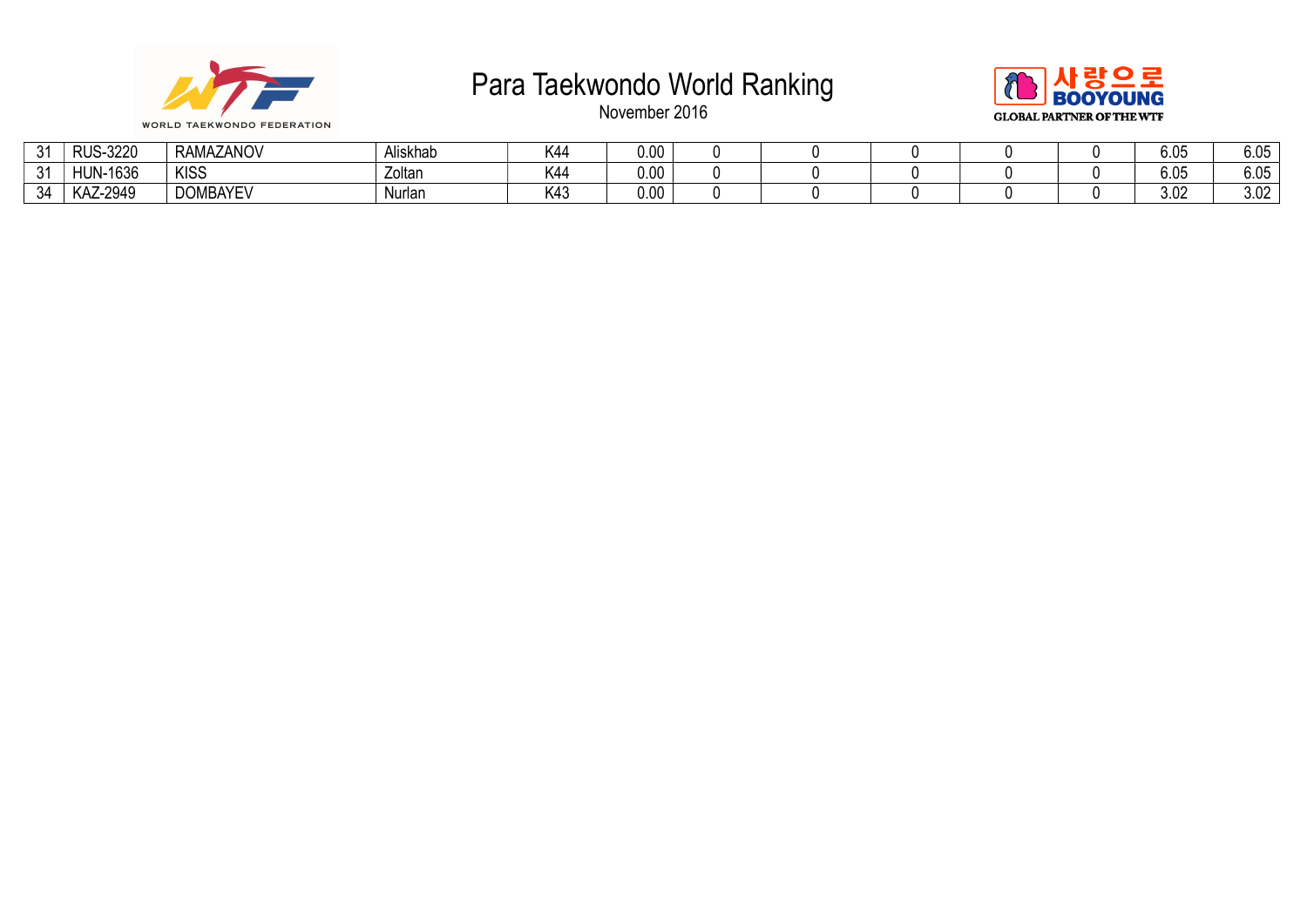

November 2016



|     | 11 athletes     |                      |             |                    |       | Male K43under61 kg |             |       |        |        |        |        |
|-----|-----------------|----------------------|-------------|--------------------|-------|--------------------|-------------|-------|--------|--------|--------|--------|
| No. | GAL             | <b>Family Name</b>   | Name        | <b>Sport Class</b> | 2015  | US Open            | Canada Open | Asia  | Africa | Pan Am | Europe | Total  |
|     | <b>FRA-1579</b> | <b>KONG</b>          | Bopha       | K43                | 60.00 |                    |             | 20.00 |        | 20.00  | 24.00  | 124.00 |
|     | <b>ESP-1607</b> | <b>VIDAL ALVAREZ</b> | Alejandro   | K43                | 51.60 |                    |             |       | 20.00  | 0      | 40.00  | 111.60 |
|     | AZE-1920        | <b>ABBASOV</b>       | Namig       | K43                | 69.60 |                    |             |       |        |        | 14.40  | 84.00  |
|     | <b>GUA-1532</b> | MEJÍA                | Gersson     | K43                | 36.00 |                    |             |       |        | 24.00  |        | 60.00  |
|     | MGL-1516        | <b>TSERENDOLGOR</b>  | Davaachuluu | K43                | 18.00 |                    |             | 24.00 |        |        |        | 42.00  |
| 6   | CAN-8464        | <b>CAPPELLO</b>      | Anthony     | K43                | 7.50  |                    | 10.00       |       |        | 14.40  | 7.20   | 39.10  |
|     | <b>VEN-1605</b> | <b>FIGUEROA</b>      | Orlando     | K43                | 12.96 |                    |             |       |        | 14.40  |        | 27.36  |
| 8   | <b>TUR-3010</b> | YALT                 | Osman       | K43                | 12.96 |                    |             |       |        | 0      |        | 12.96  |
| 9   | COL-1668        | <b>AGUDELO</b>       | Jhon        | K43                | 0.00  |                    |             |       |        | 8.64   |        | 8.64   |
| 9   | <b>BRA-2004</b> | <b>ALMEIDA</b>       | Lucas       | K43                | 0.00  |                    |             |       |        | 8.64   |        | 8.64   |
| 9   | <b>RUS-4942</b> | <b>OMAROV</b>        | Kadibagama  | K43                | 0.00  |                    |             |       |        |        | 8.64   | 8.64   |

|     | 6 athletes      |                       |            |                    |       | Male K43under75 kg |             |      |        |        |        |        |
|-----|-----------------|-----------------------|------------|--------------------|-------|--------------------|-------------|------|--------|--------|--------|--------|
| No. | <b>GAL</b>      | <b>Family Name</b>    | Name       | <b>Sport Class</b> | 2015  | US Open            | Canada Open | Asia | Africa | Pan Am | Europe | Total  |
|     | <b>UKR-2036</b> | <b>SHVETS</b>         | Anton      | K43                | 70.80 |                    |             |      | 12.00  |        | 40.00  | 122.80 |
|     | AZE-1991        | <b>MIRZAYEV</b>       | Khazar     | K43                | 36.00 |                    |             |      |        |        | 24.00  | 60.00  |
|     | <b>TUR-1998</b> | <b>GOKBABA</b>        | Yasar Sami | K42*               | 30.00 |                    |             |      |        |        |        | 30.00  |
|     | IRI-1577        | <b>JAFARZADEH</b>     | Mahmoud    | K42                | 0.00  |                    |             |      | 20.00  |        |        | 20.00  |
|     | MAR-2648        | <b>ISMAILI ALAOUI</b> | Rachid     | K43                | 0.00  |                    |             |      | 14.40  |        |        | 14.40  |
|     | <b>TUR-3010</b> | YALT                  | Osman      | K43                | 0.00  |                    |             |      |        |        | 14.40  | 14.40  |

\* Athlete Mr. Yasar Sami Gokbaba (TUR-1998) received was re-classified as K42 during 6th WTF World Para-Taekwondo Championships and will compete in K42 in future events.

|     | 1 athlete       |                    |             |                    | Mald<br>$\mathbf{d}$<br>- | K43over75             | ka                 |      |               |               |    |              |
|-----|-----------------|--------------------|-------------|--------------------|---------------------------|-----------------------|--------------------|------|---------------|---------------|----|--------------|
| No. | <b>GAL</b>      | <b>Family Name</b> | <b>Name</b> | <b>Sport Class</b> | 2015                      | ח צו ו<br><b>Joer</b> | <b>Conada Open</b> | Asia | <b>Africa</b> | <b>Pan Am</b> | T  | <b>Total</b> |
|     | <b>KAZ-2949</b> | <b>DOMBAYEV</b>    | Nurlan      | K43                | 0.00                      |                       |                    |      |               |               | 20 | 20.00        |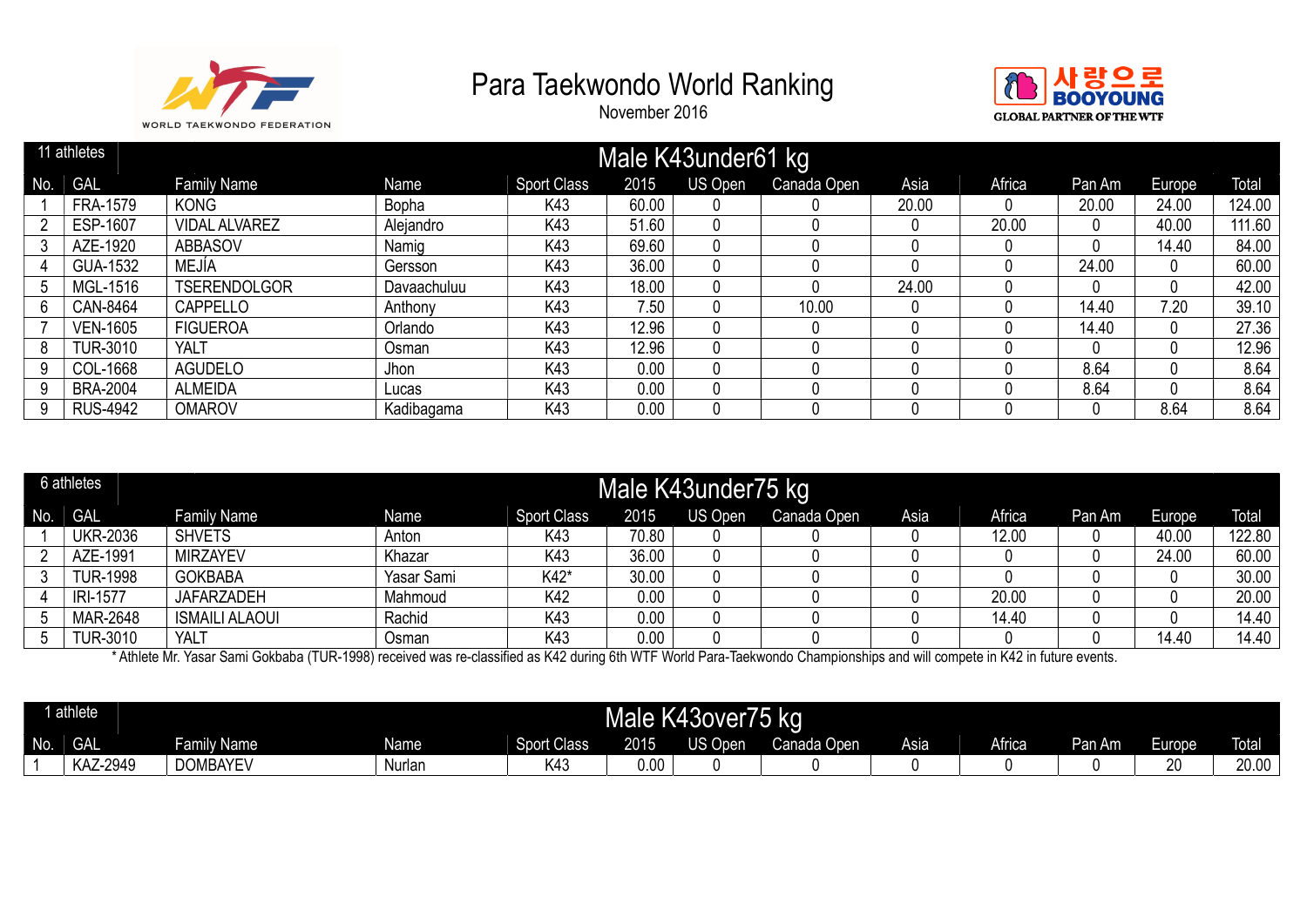

November 2016



|                | 20 athletes     |                      |                |                    |       | Male K42under61 kg |             |       |              |        |                |        |
|----------------|-----------------|----------------------|----------------|--------------------|-------|--------------------|-------------|-------|--------------|--------|----------------|--------|
| No.            | <b>GAL</b>      | <b>Family Name</b>   | Name           | <b>Sport Class</b> | 2015  | US Open            | Canada Open | Asia  | Africa       | Pan Am | Europe         | Total  |
|                | IRI-15529       | <b>SADEGHIANPOUR</b> | Saeid          | K42                | 78.00 | 0                  |             | 40.00 | 20.00        | 0      | 12.00          | 150.00 |
| $\overline{2}$ | <b>TUR-2003</b> | <b>SARAC</b>         | Mehmet Sami    | K42                | 81.60 | $\mathbf{0}$       | 0           | 0     | 0            | 0      | 40.00          | 121.60 |
| 3              | <b>MGL-1551</b> | <b>BATBAYAR</b>      | Shinebayar     | K42                | 76.80 | 0                  | 0           | 24.00 | 0            | 0      | $\Omega$       | 100.80 |
|                | <b>RUS-3667</b> | <b>ALIFIRENKO</b>    | Evgenii        | K42                | 50.40 | 0                  | 0           | 7.20  | $\Omega$     | 0      | 14.40          | 72.00  |
| 5              | UZB-1630        | <b>MUHTOROV</b>      | Sanjarbek      | K42                | 30.24 | $\mathbf{0}$       | 0           | 8.64  | 12.00        | 0      | $\mathbf{0}$   | 50.88  |
| 6              | <b>BRA-2004</b> | <b>ALMEIDA</b>       | Lucas          | K42                | 0.00  | 0                  | 0           | 0     | 0            | 40.00  | 0              | 40.00  |
|                | AZE-1737        | <b>HUSEYNOV</b>      | Anar           | K42                | 23.76 | $\mathbf{0}$       | 0           | 0     | 0            | 0      | 14.40          | 38.16  |
| 8              | <b>RUS-1590</b> | <b>KRICHFALUSHIY</b> | Vladislav      | K41                | 28.80 | 0                  |             | 7.20  | 0            | 0      | $\Omega$       | 36.00  |
| 9              | IRI-15531       | <b>NARIMANI</b>      | Ahmad          | K42                | 23.76 | 0                  | $\Omega$    | 0     | $\Omega$     | 0      | $\overline{0}$ | 23.76  |
| 10             | <b>KAZ-1997</b> | <b>ORYNBASSAR</b>    | Magzhan        | K42                | 19.44 | 0                  | 0           | 0     | 0            | 0      | 0              | 19.44  |
| 11             | <b>MAR-1600</b> | EL FEDAYNI           | Abdennour      | K41                | 0.00  | 0                  | 0           | 0     | 14.40        | 0      | 0              | 14.40  |
|                | NGR-1616        | <b>UKPERA</b>        | Samson Saaondo | K42                | 0.00  | 0                  | 0           | 0     | 14.40        | 0      | $\mathbf 0$    | 14.40  |
| 13             | <b>MAR-1737</b> | <b>BOUSHABI</b>      | Ridouane       | K42                | 9.075 | 0                  | 0           | 0     | 0            | 0      | $\mathbf 0$    | 9.075  |
| 14             | <b>RUS-4934</b> | ARBAKOV              | Arzhan         | K42                | 0.00  | 0                  |             | 0     | 0            | 0      | 8.64           | 8.64   |
| 14             | MDA-1730        | <b>CATARAGA</b>      | Petru          | K42                | 0.00  | 0                  | 0           | 0     | $\Omega$     | 0      | 8.64           | 8.64   |
| 14             | AUT-1902*       | HASSANZADA           | Hadi           | K42                | 0.00  | $\mathbf{0}$       | 0           | 0     | $\Omega$     | 0      | 8.64           | 8.64   |
| 17             | JPN-1635        | <b>SUGITA</b>        | Hiroki         | K42                | 6.48  | 0                  | 0           | 0     | $\Omega$     | 0      | $\mathbf 0$    | 6.48   |
| 18             | <b>IND-1873</b> | <b>PASWAN</b>        | Ranjan Kumar   | K42                | 0.00  | $\mathbf{0}$       | O           | 0     | <sup>0</sup> | 0      | 4.32           | 4.32   |
| 19             | KAZ-1859        | <b>YERZHANOV</b>     | Zhumagali      | K42                | 3.24  | 0                  | 0           | 0     | 0            | 0      | 0              | 3.24   |
| 20             | <b>IND-1869</b> | <b>PASWAN</b>        | Yamuna Kumar   | K42                | 0.00  | 0                  | 0           | 0     | 0            | 0      | 3.02           | 3.02   |

\*Refugee athlete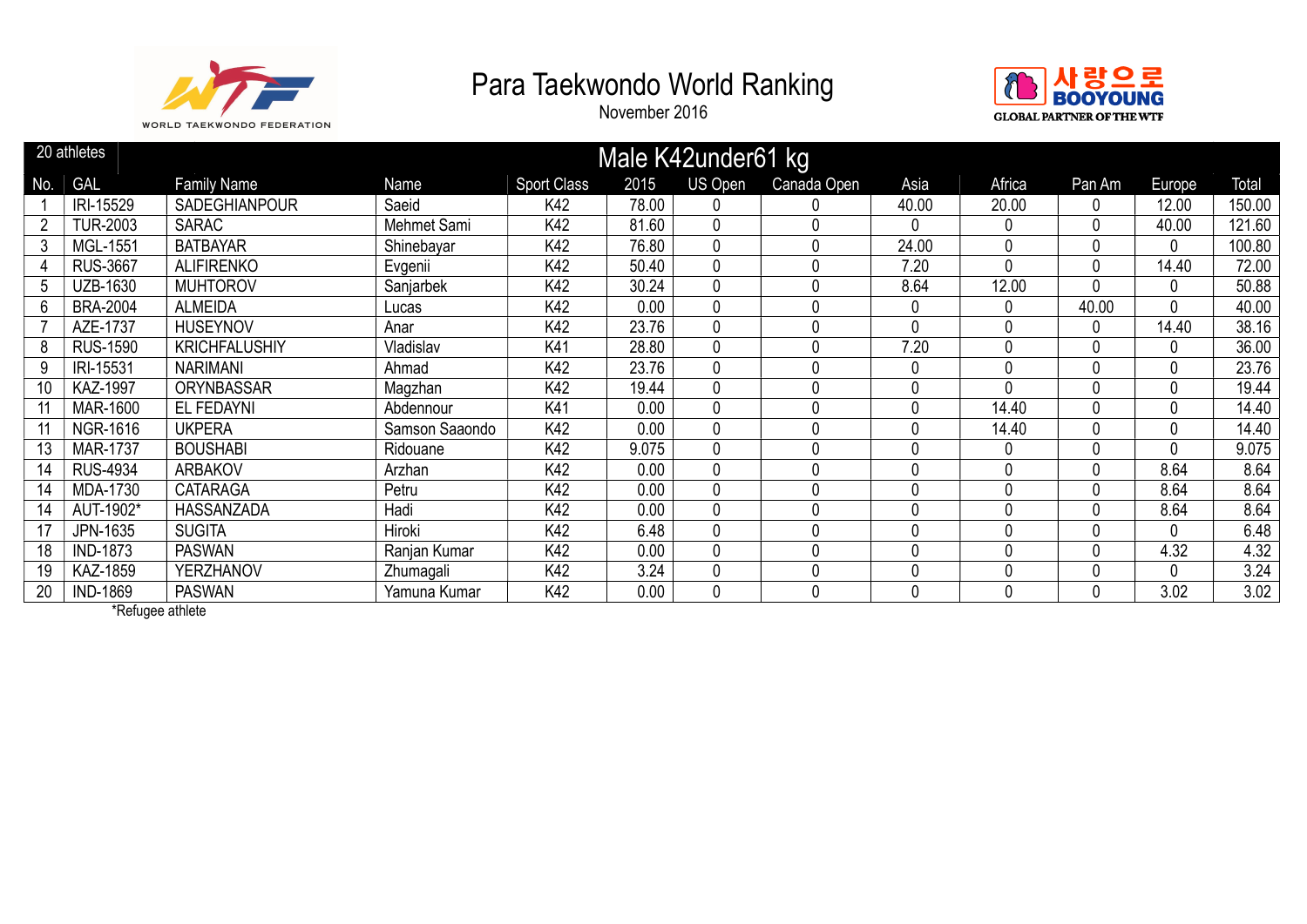



|                 | 13 athletes     |                    |               |                    |        | Male K42under75 kg |             |       |        |        |          |        |
|-----------------|-----------------|--------------------|---------------|--------------------|--------|--------------------|-------------|-------|--------|--------|----------|--------|
| No.             | <b>GAL</b>      | <b>Family Name</b> | Name          | <b>Sport Class</b> | 2015   | US Open            | Canada Open | Asia  | Africa | Pan Am | Europe   | Total  |
|                 | AZE-1732        | <b>MUSLUMOV</b>    | Nijat         | K42                | 120.00 |                    |             |       |        |        | 40.00    | 160.00 |
| 2               | <b>IRI-1577</b> | <b>JAFARZADEH</b>  | Mahmoud       | K42                | 66.00  |                    | 0           | 40.00 | 20.00  | 0      | 12.00    | 138.00 |
|                 | <b>RUS-3215</b> | <b>ISTAMULOV</b>   | Lukman-Khakim | K42                | 41.76  |                    |             | 12.00 |        | 0      | 14.40    | 68.16  |
|                 | <b>USA-1585</b> | <b>ESPINOSA</b>    | Daniel        | K42                | 0.00   |                    | 10.00       |       |        | 40.00  |          | 50.00  |
| 5               | POL-1745        | <b>KUBIAK</b>      | Damian        | K42                | 39.60  |                    | 0           | -0    |        | 0      | 8.64     | 48.24  |
| 6               | <b>RUS-3170</b> | <b>ALEXANDROV</b>  | Victor        | K41                | 38.88  |                    |             |       |        | 0      | 8.64     | 47.52  |
|                 | KAZ-1862        | <b>MUKASHEV</b>    | Malik         | K42                | 18.36  |                    |             | 14.40 |        | 0      | 4.32     | 37.08  |
| 8               | <b>TUR-2002</b> | <b>SERPICI</b>     | Mehmet Serkan | K42                | 19.44  |                    |             |       |        |        | 14.40    | 33.84  |
| 9               | <b>TUR-1998</b> | <b>GOKBABA</b>     | Yasar Sami    | K42                | 23.76  |                    |             |       |        |        |          | 23.76  |
| 10 <sup>°</sup> | <b>NEP-1583</b> | <b>HANG</b>        | Rohit         | K42                | 0.00   |                    |             | 14.40 |        | 0      | $\Omega$ | 14.40  |
| 10              | <b>CRC-1543</b> | <b>FONTANA</b>     | Andres        | K42                | 0.00   |                    |             |       |        | 14.40  |          | 14.40  |
| 12              | AUS-1583        | <b>CURRIE</b>      | Steven        | K42                | 0.00   |                    |             |       |        | 12.00  |          | 12.00  |
| 13              | <b>JPN-1800</b> | <b>TAKAHASHI</b>   | Kentaro       | K42                | 0.00   |                    |             |       |        |        | 4.32     | 4.32   |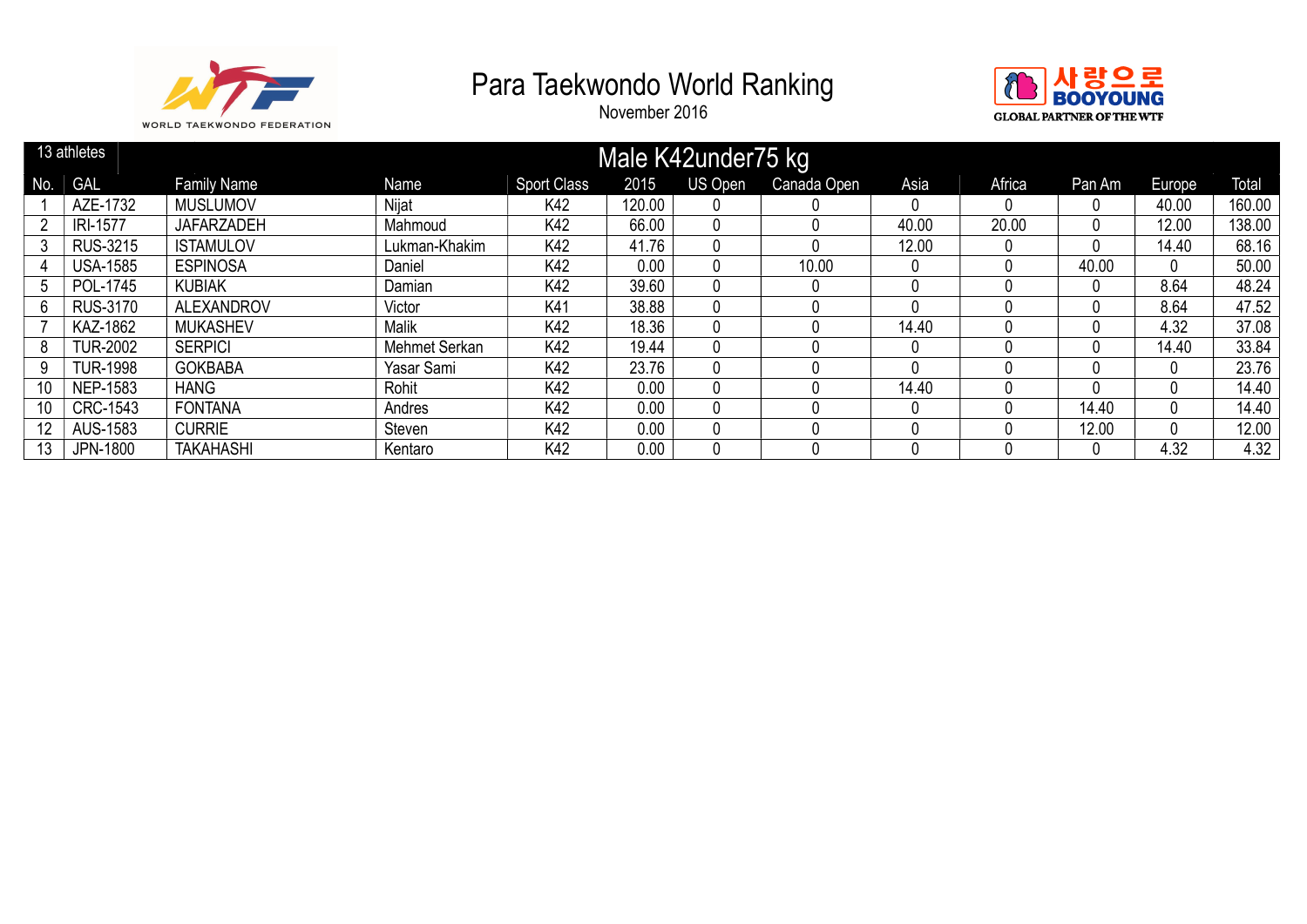



|     | 9 athletes      |                    |            |                    |        | Male K42over 75 kg |             |       |        |        |        |              |
|-----|-----------------|--------------------|------------|--------------------|--------|--------------------|-------------|-------|--------|--------|--------|--------------|
| No. | <b>GAL</b>      | <b>Family Name</b> | Name       | <b>Sport Class</b> | 2015   | US Open            | Canada Open | Asia  | Africa | Pan Am | Europe | <b>Total</b> |
|     | AZE-1558        | <b>POLISHUK</b>    | Alexandr   | K42                | 100.80 |                    |             |       |        |        | 40.00  | 140.80       |
|     | <b>KAZ-1817</b> | <b>OMIRALI</b>     | Nyshan     | K42                | 75.00  |                    |             | 40.00 |        |        | 12.00  | 127.00       |
|     | IRI-15531       | <b>NARIMANI</b>    | Ahmad      | K42                | 0.00   |                    |             | 24.00 | 20.00  |        | 7.20   | 51.20        |
|     | <b>TUR-2004</b> | <b>YILDIZ</b>      | Ugur       | K42                | 32.40  |                    |             |       |        |        | 14.40  | 46.80        |
|     | AUS-1583        | <b>CURRIE</b>      | Steven     | K42                | 30.00  |                    |             |       |        |        |        | 30.00        |
| 6   | <b>RUS-1594</b> | GAZZAEV            | Spartak    | K41                | 18.00  |                    |             | 7.20  |        |        |        | 25.20        |
|     | <b>ISR-1695</b> | <b>CHAGAVA</b>     | Tigran     | K42                | 21.60  |                    |             |       |        |        |        | 21.60        |
| 8   | <b>IRI-1577</b> | <b>JAFARZADEH</b>  | Mahmoud    | K42                | 10.80  |                    |             |       |        |        |        | 10.80        |
|     | <b>TUR-1998</b> | <b>GOKBABA</b>     | Yasar Sami | K42                | 0.00   |                    |             |       |        |        | 8.64   | 8.64         |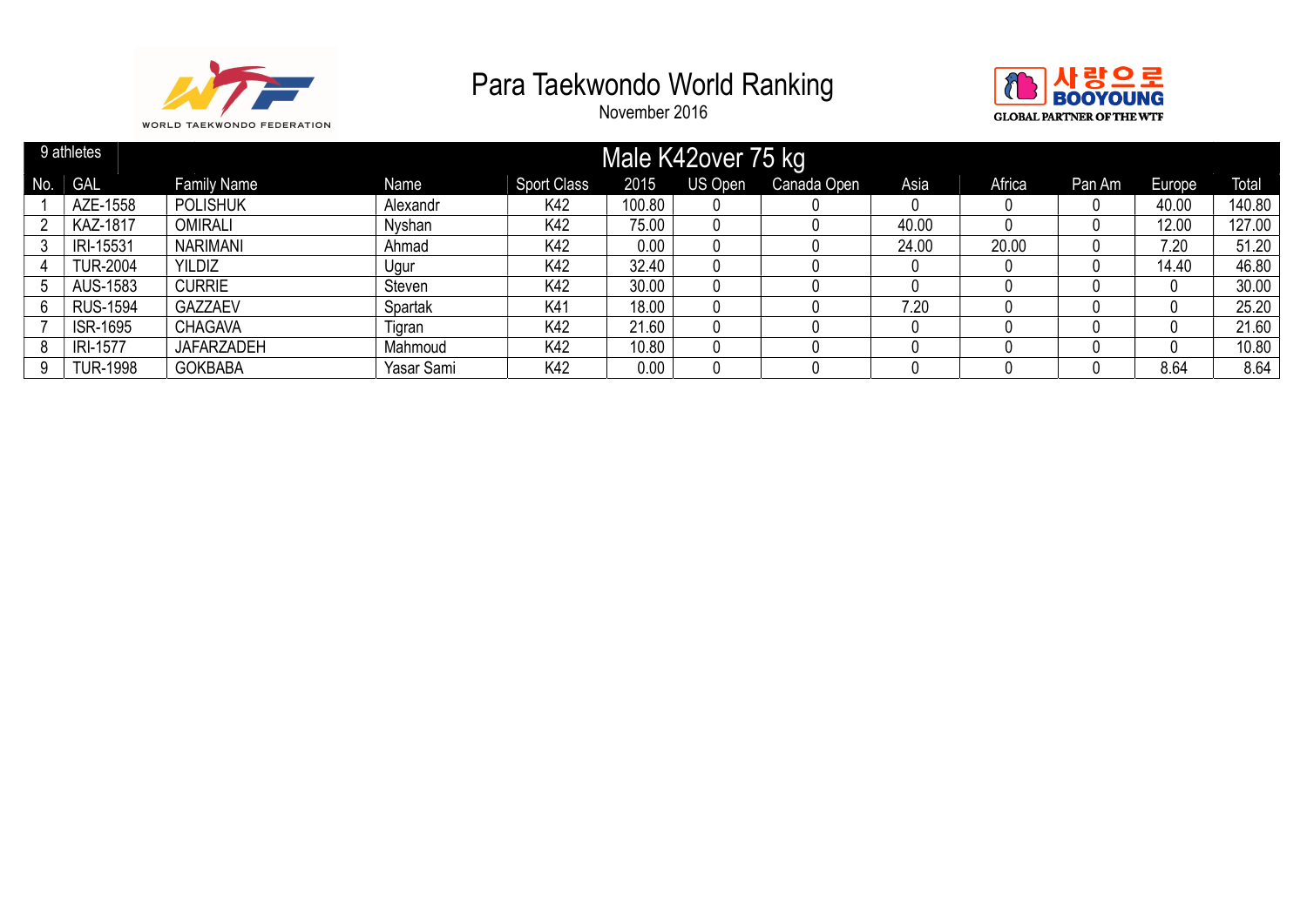



|     | 5 athletes      |                      |           |                    |        | Male K41 under 61 kg |             |       |        |        |        |              |
|-----|-----------------|----------------------|-----------|--------------------|--------|----------------------|-------------|-------|--------|--------|--------|--------------|
| No. | <b>GAL</b>      | <b>Family Name</b>   | Name      | <b>Sport Class</b> | 2015   | US Open              | Canada Open | Asia  | Africa | Pan Am | Europe | <b>Total</b> |
|     | <b>RUS-1590</b> | <b>KRICHFALUSHIY</b> | Vladislav | K41                | 120.00 |                      |             | 20.00 |        |        | 40.00  | 180.00       |
|     | MAR-1600        | EL FEDAYNI           | Abdennour | K4 <sup>-</sup>    | 36.00  |                      |             |       | 40.00  |        |        | 76.00        |
|     | AZE-2171        | <b>IBADOV</b>        | Shahmir   | K4 <sup>-</sup>    | 0.00   |                      |             |       |        |        | 24.00  | 24.00        |
|     | <b>HUN-1635</b> | <b>SIMON</b>         | Csaba     | K4 <sup>-</sup>    | 0.00   |                      |             |       |        |        | 14.40  | 14.40        |
|     | <b>SRB-2852</b> | <b>ADAMOV</b>        | Slavko    | K41                | 0.00   |                      |             |       |        |        | 14.40  | 14.40        |

|     | athlete         |                        |        |                    | K4h<br>Male | Iunder       | 75 kg       |      |               |          |                                          |              |
|-----|-----------------|------------------------|--------|--------------------|-------------|--------------|-------------|------|---------------|----------|------------------------------------------|--------------|
| No. | <b>GAL</b>      | amily Name             | Name   | <b>Sport Class</b> | 2015        | US O<br>)pen | Canada Open | Asia | <b>Africa</b> | Pan Am I | $\overline{\phantom{a}}$<br>Europe<br>-- | <b>Total</b> |
|     | <b>RUS-3170</b> | <b>_xANDROV</b><br>AL. | √ıctor | <b>17</b> A<br>K4  | 120.00      |              |             |      |               |          | 40.00                                    | 160.00       |

|     | 2 athletes      |                  |            |                    |        | Male K41over | 75 kg       |       |        |        |        |              |
|-----|-----------------|------------------|------------|--------------------|--------|--------------|-------------|-------|--------|--------|--------|--------------|
| No. | <b>GAL</b>      | Family Name      | Name       | <b>Sport Class</b> | 2015   | US Open      | Canada Open | Asia  | Africa | Pan Am | Europe | <b>Total</b> |
|     | <b>RUS-1594</b> | <b>GAZZAEV</b>   | Spartak    | K41                | 120.00 |              |             | 20.00 |        |        | 40.00  | 180.00       |
|     | POL-1725        | <b>WIECZOREK</b> | Przemyslaw | K41                | 54.00  |              |             |       |        |        | 24.00  | 78.00        |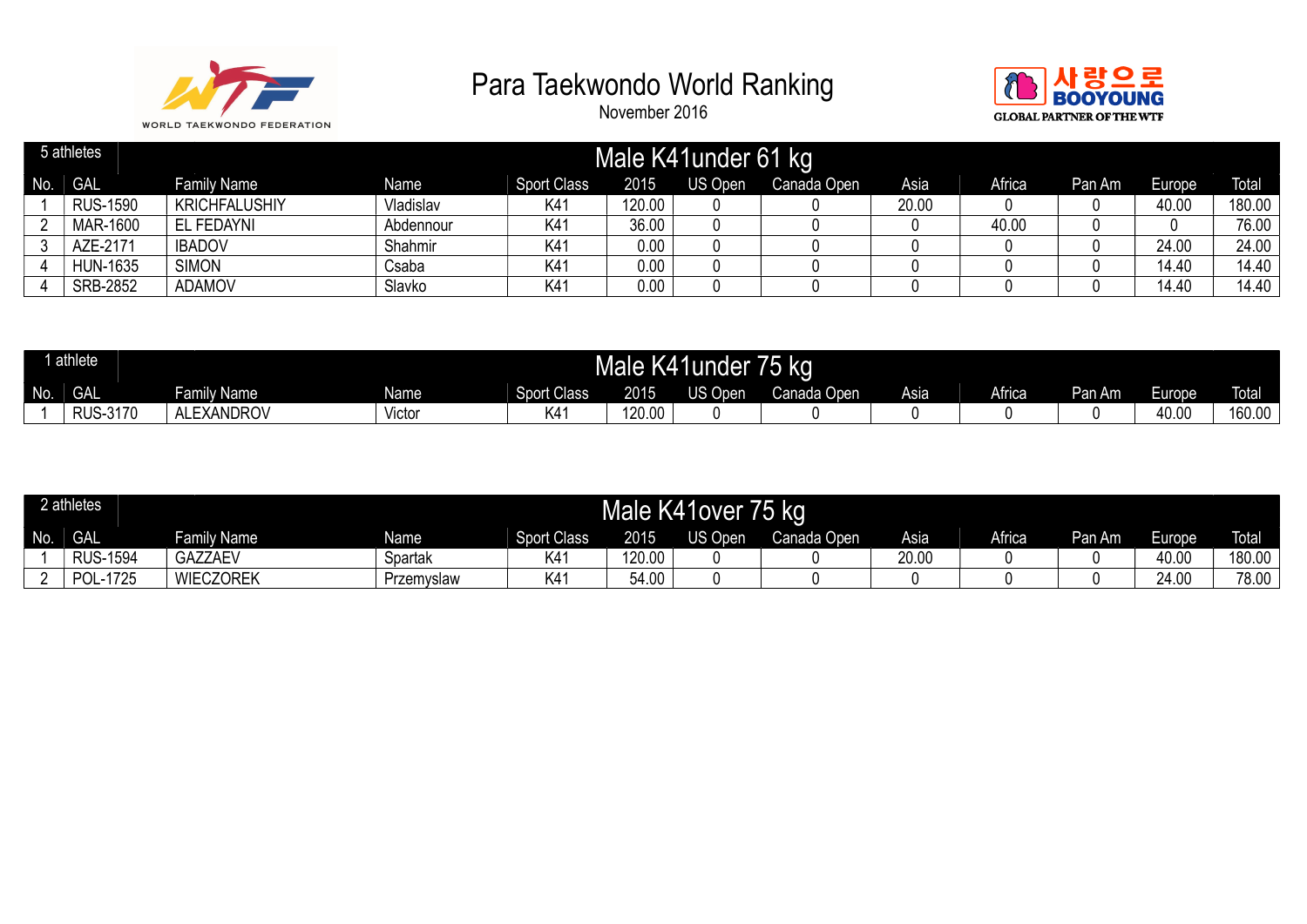



|     | 10 athletes     |                     |            |                    |          | Female K44under 49 kg |             |       |        |        |        |              |
|-----|-----------------|---------------------|------------|--------------------|----------|-----------------------|-------------|-------|--------|--------|--------|--------------|
| No. | <b>GAL</b>      | <b>Family Name</b>  | Name       | <b>Sport Class</b> | 2015     | US Open               | Canada Open | Asia  | Africa | Pan Am | Europe | <b>Total</b> |
|     | <b>TUR-2006</b> | GÖR                 | Büsra      | K44                | 120.00   |                       |             |       |        |        | 40.00  | 160.00       |
|     | AZE-1957        | <b>FATALIYEVA</b>   | Rovala     | K44                | 39.60    |                       |             |       |        |        | 24.00  | 63.60        |
|     | MAR-2649        | <b>ES-SABBAR</b>    | Soukaina   | K44                | 0.00     |                       |             |       | 40.00  |        | 7.20   | 47.20        |
|     | <b>UKR-2038</b> | <b>MARCHUK</b>      | Viktoriia  | K43                | 46.80    |                       |             |       |        |        |        | 46.80        |
|     | MGL-1610        | <b>KHURELBAATAR</b> | Enkhtuya   | K44                | 0.00     |                       |             | 40.00 |        |        |        | 40.00        |
|     | MEX-132530      | <b>ROMERO</b>       | Claudia    | K44                | 0.00     |                       |             |       |        | 40.00  |        | 40.00        |
|     | <b>NEP-1577</b> | <b>DHAMI</b>        | Ranjana    | K44                | 10.80    |                       |             | 24.00 |        | 0      | 4.32   | 39.12        |
| 8   | <b>RUS-3198</b> | <b>MAGOMEDOVA</b>   | Sakinat    | K41                | 18.00    |                       |             |       |        |        |        | 18.00        |
| 9   | <b>IND-1825</b> |                     | Sonali     | K42                | 0.00     |                       |             | 14.40 |        |        |        | 14.40        |
| 10  | UZB-1913        | <b>ISAKOVA</b>      | Ziyodakhon | K44                | $0.00\,$ |                       |             |       |        |        | 7.20   | 7.20         |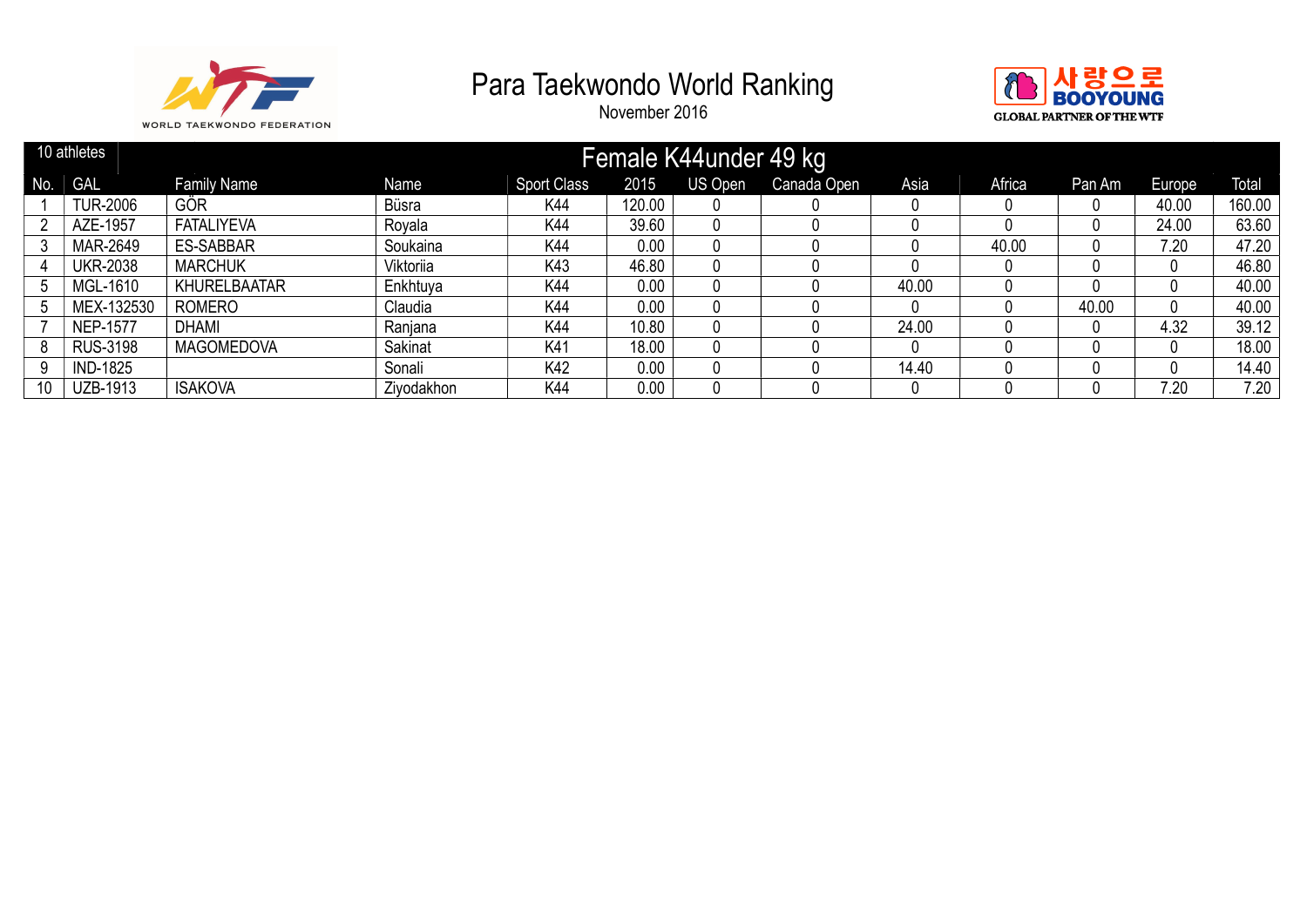



|                 | 16 athletes     |                       |          |                    |       | Female K44under 58 kg |             |              |          |        |          |        |
|-----------------|-----------------|-----------------------|----------|--------------------|-------|-----------------------|-------------|--------------|----------|--------|----------|--------|
| No.             | <b>GAL</b>      | <b>Family Name</b>    | Name     | <b>Sport Class</b> | 2015  | US Open               | Canada Open | Asia         | Africa   | Pan Am | Europe   | Total  |
|                 | <b>DEN-1587</b> | <b>GJESSING</b>       | Lisa     | K44                | 90.00 |                       | 0           | 0            |          | 0      | 40.00    | 130.00 |
|                 | <b>RUS-1604</b> | <b>RAMAZANOVA</b>     | Ayshat   | K44                | 84.00 |                       | 0           | 20.00        |          | 0      | 24.00    | 128.00 |
| 3               | <b>RUS-3219</b> | <b>SALIMGEREEVA</b>   | Mariyam  | K44                | 30.24 |                       | 0           | 12.00        |          | 0      | 14.40    | 56.64  |
|                 | <b>RUS-3188</b> | <b>BELIAEVA</b>       | Elena    | K44                | 50.40 |                       | 0           | <sup>0</sup> |          | 0      | $\Omega$ | 50.40  |
|                 | <b>NEP-1553</b> | <b>BHANDARI</b>       | Sita     | K44                | 23.76 |                       | 0           | 14.40        |          | 0      | 7.20     | 45.36  |
| 6               | <b>NGR-1620</b> | <b>OBAZUAYE</b>       | Faith    | K44                | 0.00  |                       | 0           | 0            | 40.00    | 0      | $\Omega$ | 40.00  |
| 6               | MEX-132441      | <b>VARGAS RAMIREZ</b> | Angelica | K44                | 0.00  |                       | 0           |              | $\Omega$ | 40.00  | 0        | 40.00  |
| 8               | <b>TUR-1997</b> | <b>DEMIRAL</b>        | Gulsun   | K44                | 32.40 |                       | 0           |              |          | 0      | $\Omega$ | 32.40  |
| 9               | <b>RUS-3222</b> | <b>ABDULOVA</b>       | Sevil    | K41                | 19.44 |                       | 0           |              |          | 0      | 8.64     | 28.08  |
| 10 <sup>°</sup> | KAZ-2915        | <b>DOSMALOVA</b>      | Kamilya  | K44                | 0.00  |                       | 0           | 14.40        |          | 0      | 4.32     | 18.72  |
|                 | AFG-1832        | KHUDADADI             | Zakia    | K44                | 0.00  |                       | 0           | 0            | 12.00    | 0      | $\Omega$ | 12.00  |
| 12              | <b>TUR-2971</b> | <b>GURDAL</b>         | Gamze    | K44                | 0.00  |                       | 0           |              |          | 0      | 8.64     | 8.64   |
| 12              | SRB-2855        | <b>SIMANIC TOMIC</b>  | Ana      | K44                | 0.00  |                       | 0           |              |          | 0      | 8.64     | 8.64   |
| 14              | AZE-1735        | <b>MAMMADOVA</b>      | Aynur    | K44                | 6.48  |                       | 0           |              |          | 0      | $\Omega$ | 6.48   |
| 14              | <b>TUR-2972</b> | <b>TUNCAY</b>         | Serife   | K44                | 6.48  |                       | 0           |              |          | 0      | $\Omega$ | 6.48   |
| 16              | <b>UKR-2037</b> | <b>HRANKINA</b>       | Oksana   | K44                | 0.00  |                       | 0           |              |          | 0      | 6.05     | 6.05   |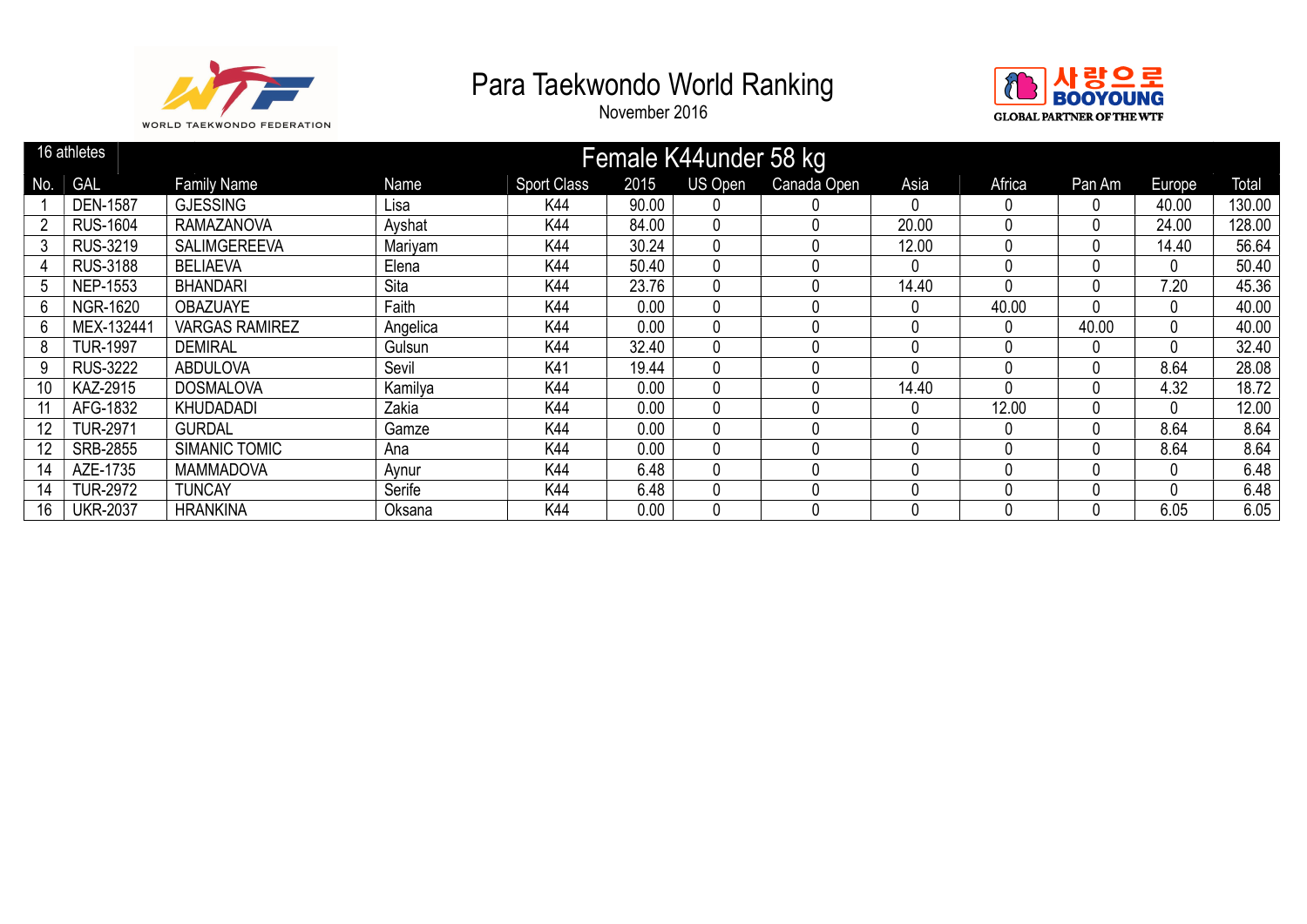



|     | 9 athletes      |                    |               |                    |       | Female K44over 58 kg |             |       |        |        |        |              |
|-----|-----------------|--------------------|---------------|--------------------|-------|----------------------|-------------|-------|--------|--------|--------|--------------|
| No. | <b>GAL</b>      | <b>Family Name</b> | Name          | <b>Sport Class</b> | 2015  | US Open              | Canada Open | Asia  | Africa | Pan Am | Europe | <b>Total</b> |
|     | GBR-1531        | <b>TRUESDALE</b>   | Amv           | K44                | 69.60 |                      | 6.00        | 12.00 |        |        | 40.00  | 127.60       |
|     | AZE-1735        | <b>MAMMADOVA</b>   | Aynur         | K44                | 90.00 |                      |             |       |        |        | 14.40  | 104.40       |
|     | <b>FRA-2084</b> | <b>SCHIEL</b>      | Laura         | K44                | 32.40 | 0                    | 10.00       | 20.00 |        | 20.00  | 14.40  | 96.80        |
|     | MAR-1739        | <b>AKERMACH</b>    | Rajae         | K44                | 36.00 |                      |             |       | 40.00  |        | 12.00  | 88.00        |
|     | <b>TUR-2971</b> | <b>GURDAL</b>      | Gamze         | K44                | 41.76 |                      |             |       |        |        |        | 41.76        |
| 6   | <b>TUR-2005</b> | <b>TURGUT</b>      | Kadriye       | K44                | 23.76 |                      |             |       |        |        |        | 23.76        |
|     | JPN-1864        | <b>OTA</b>         | Shoko         | K44                | 0.00  |                      |             | 14.40 |        |        |        | 14.40        |
|     | <b>IND-1829</b> | <b>ARORA</b>       | Veena         | K44                | 0.00  |                      |             | 14.40 |        |        |        | 14.40        |
|     | GRE-2725        | SOTIRIOU           | Maria Antonia | K44                | 12.96 |                      |             |       |        |        |        | 12.96        |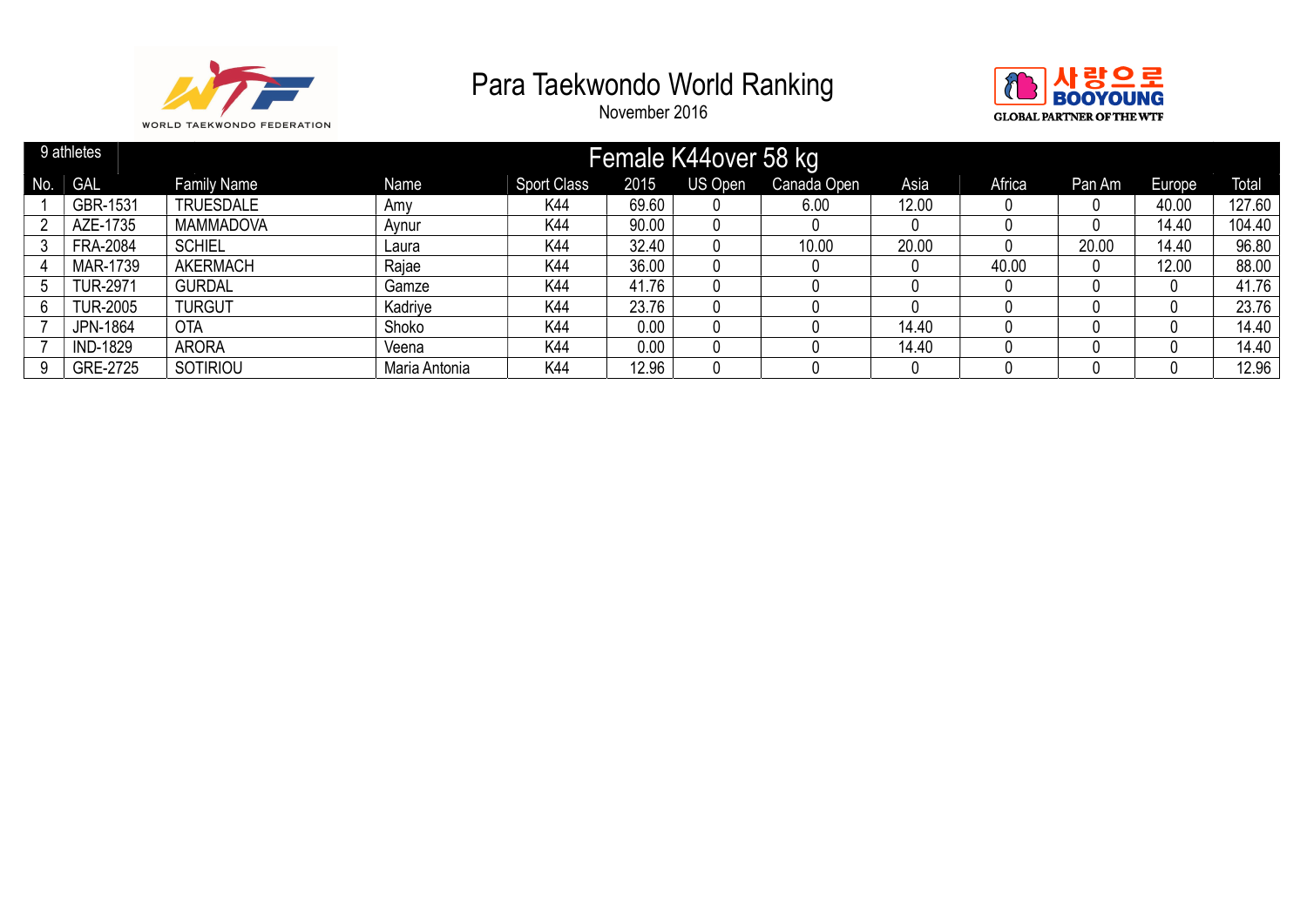



|     | 3 athletes      |                    |           |                    |       | Female K43under | 49 kg       |      |        |        |        |              |
|-----|-----------------|--------------------|-----------|--------------------|-------|-----------------|-------------|------|--------|--------|--------|--------------|
| No. | <b>GAL</b>      | <b>Family Name</b> | Name      | <b>Sport Class</b> | 2015  | <b>JS Open</b>  | Canada Open | Asia | Africa | Pan Am | Europe | <b>Total</b> |
|     | <b>UKR-2038</b> | <b>MARCHUK</b>     | Viktoriia | K43                | 90.00 |                 |             |      |        |        | 40.00  | 130.00       |
| -   | <b>SRB-2861</b> | <b>JOVANOVIC</b>   | Daniela   | K43                | 0.00  |                 |             |      |        |        | 14.40  | 14.40        |
|     | <b>IND-1825</b> |                    | Sonali    | K42                | 0.00  |                 |             |      |        |        | 12.00  | 12.00        |

|     | 2 athletes      |                |             |                    | Female I | K43over 58 kg |             |      |               |        |                                    |              |
|-----|-----------------|----------------|-------------|--------------------|----------|---------------|-------------|------|---------------|--------|------------------------------------|--------------|
| No. | <b>GAL</b>      | Family Name    | <b>Name</b> | <b>Sport Class</b> | 2015     | US Open       | Canada Open | Asia | <b>Africa</b> | Pan Am | $\overline{\phantom{a}}$<br>Europe | <b>Total</b> |
|     | <b>TUR-6495</b> | <b>EMEKSIZ</b> | SevmaNur    | K43                | $0.00\,$ |               |             |      |               |        | 40                                 | 40.00        |
|     | <b>TUR-2007</b> | KARATAY        | Ayse Dudu   | K42                | 0.00     |               |             |      |               |        | $\mathbf{a}$<br>44                 | 24.00        |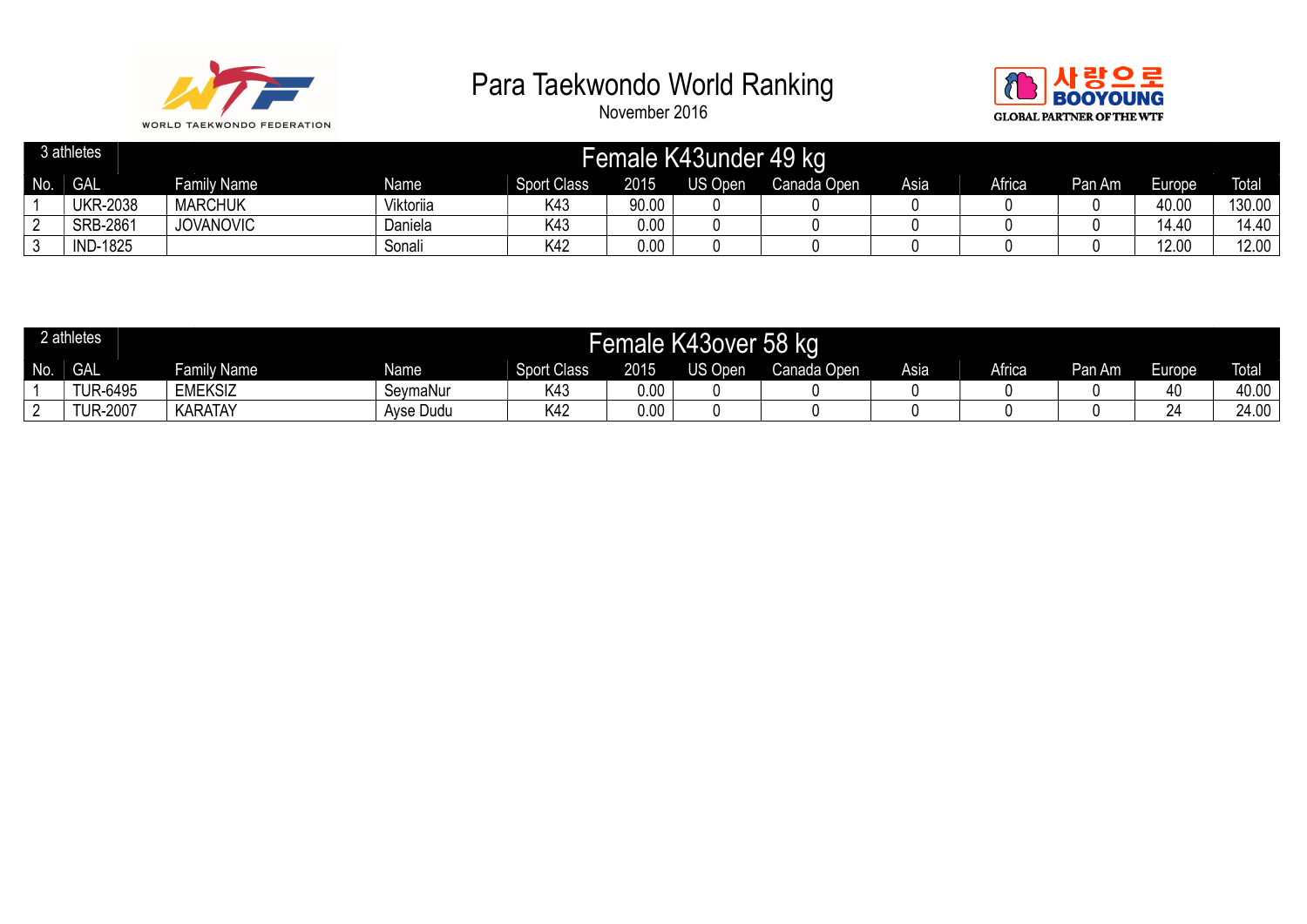



|          | 3 athletes      |                    |         |                    |       | Female K42under | 49 kg       |       |        |        |        |              |
|----------|-----------------|--------------------|---------|--------------------|-------|-----------------|-------------|-------|--------|--------|--------|--------------|
| No.      | <b>GAL</b>      | <b>Family Name</b> | Name    | <b>Sport Class</b> | 2015  | <b>JS Open</b>  | Canada Open | Asia  | Africa | Pan Am | Europe | <b>Total</b> |
|          | <b>RUS-3198</b> | <b>MAGOMEDOVA</b>  | Sakinat | K41                | 90.00 |                 |             |       |        |        |        | 90.00        |
| <u>.</u> | <b>IND-1825</b> |                    | Sonali  | K42                | 0.00  |                 |             | 40.00 |        |        | 20.00  | 60.00        |
|          | <b>TUR-2970</b> | <b>BILEK</b>       | Nurgul  | K42                | 54.00 |                 |             |       |        |        |        | 54.00        |

|     | ' athlete               |                 |                |                    | Female P | .42under<br>N4ZI               | $  -$<br>'58 kq |      |               |        |                |              |
|-----|-------------------------|-----------------|----------------|--------------------|----------|--------------------------------|-----------------|------|---------------|--------|----------------|--------------|
| No. | $\bigcap$<br><b>JAL</b> | Family Name     | Name           | <b>Sport Class</b> | 2015     | <sup>T</sup> <sup>Q</sup> Open | Canada Open     | Asia | <b>Africa</b> | Pan Am | Europe<br>au - | <b>Total</b> |
|     | <b>USA-6580</b>         | <b>SALINARO</b> | <b>Brianna</b> | K42                | 00.ر     | 10                             |                 |      |               |        |                | 20.00        |

|     | 2 athletes      |                    |           |                    |        | Female K42 over 58 kg |             |      |        |        |        |              |
|-----|-----------------|--------------------|-----------|--------------------|--------|-----------------------|-------------|------|--------|--------|--------|--------------|
| No. | <b>GAL</b>      | <b>Family Name</b> | Name      | <b>Sport Class</b> | 2015   | US Open               | Canada Open | Asia | Africa | Pan Am | Europe | <b>Total</b> |
|     | <b>IUR-2007</b> | <b>KARATAY</b>     | Ayse Dudu | K <sub>42</sub>    | 84.00  |                       |             |      |        |        | 40.00  | 124.00       |
|     | <b>RUS-3221</b> | <b>IRAZIEVA</b>    | Zaira     | K42                | 108.00 |                       |             |      |        |        |        | 108.00       |